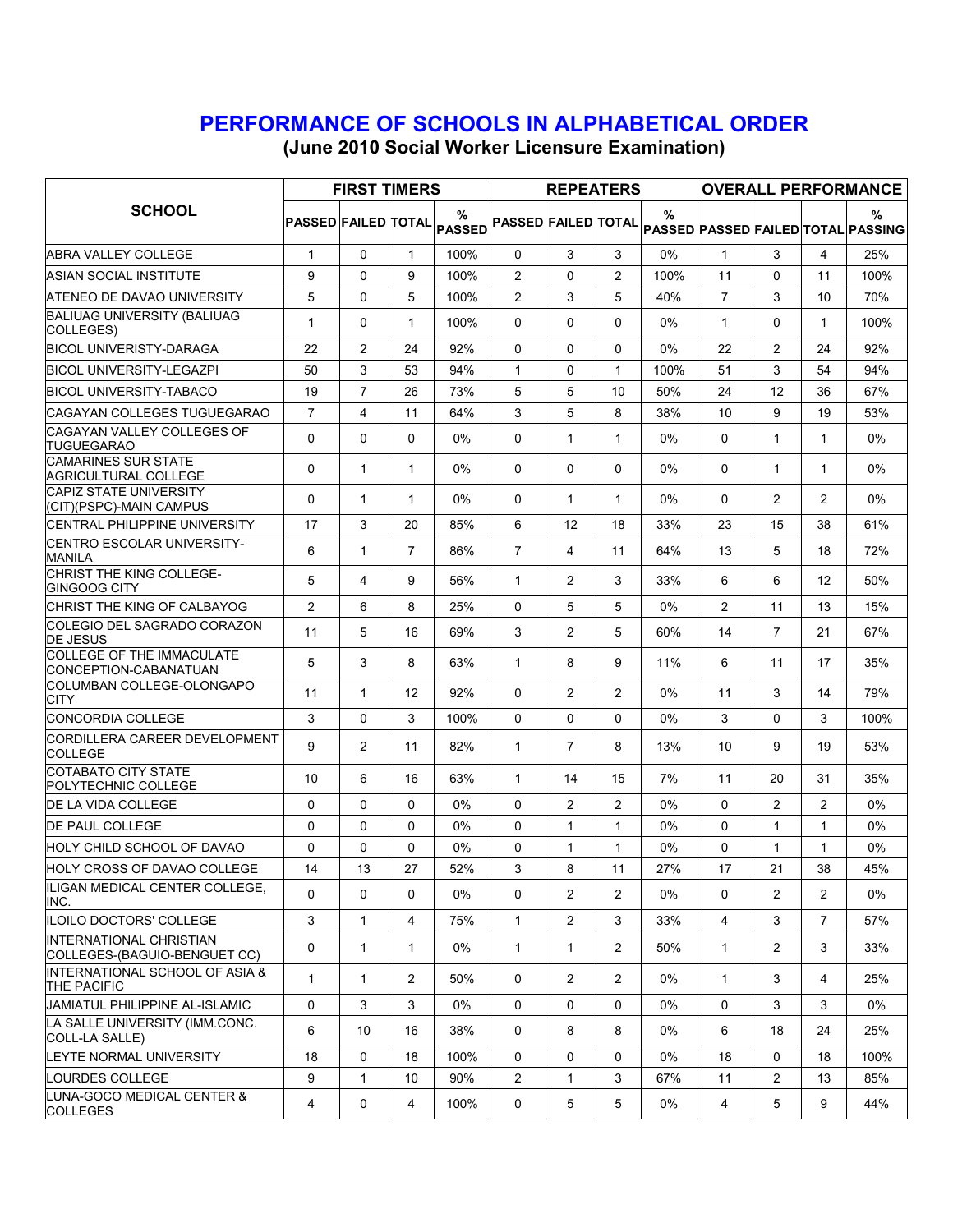| MINDANAO STATE UNIVERSITY-<br><b>MARAWI CITY</b>          | 83             | 3              | 86                    | 97%  | 3              | 4              | $\overline{7}$    | 43%   | 86                | $\overline{7}$ | 93             | 92%   |
|-----------------------------------------------------------|----------------|----------------|-----------------------|------|----------------|----------------|-------------------|-------|-------------------|----------------|----------------|-------|
| <b>MISAMIS UNIVERSITY-OZAMIS CITY</b>                     | 4              | 10             | 14                    | 29%  | $\mathbf{1}$   | 9              | 10                | 10%   | 5                 | 19             | 24             | 21%   |
| NORTH CENTRAL MINDANAO<br>COLLEGES (CMTI)                 | 0              | $\overline{2}$ | $\overline{2}$        | 0%   | $\Omega$       | $\Omega$       | $\Omega$          | 0%    | $\Omega$          | $\overline{2}$ | $\overline{2}$ | $0\%$ |
| NORTHERN CHRISTIAN COLLEGE                                | 3              | 6              | 9                     | 33%  | $\Omega$       | $\overline{2}$ | 2                 | 0%    | 3                 | 8              | 11             | 27%   |
| NOTRE DAME OF DADIANGAS<br><b>COLLEGE</b>                 | $\mathbf{1}$   | $\Omega$       | $\mathbf{1}$          | 100% | $\Omega$       | $\Omega$       | $\Omega$          | 0%    | $\mathbf{1}$      | $\Omega$       | $\mathbf{1}$   | 100%  |
| NOTRE DAME OF MARBEL<br><b>UNIVERSITY</b>                 | 9              | 5              | 14                    | 64%  | 3              | 6              | 9                 | 33%   | 12                | 11             | 23             | 52%   |
| NOTRE DAME OF TACURONG<br><b>COLLEGE</b>                  | 3              | $\mathbf{1}$   | 4                     | 75%  | $\mathbf{1}$   | $\Omega$       | $\mathbf{1}$      | 100%  | 4                 | $\mathbf{1}$   | 5              | 80%   |
| PALAWAN STATE UNIVERSITY-P.<br><b>PRINCESA</b>            | 14             | $\overline{2}$ | 16                    | 88%  | $\overline{2}$ | $\Omega$       | $\overline{2}$    | 100%  | 16                | 2              | 18             | 89%   |
| PAMANTASAN NG LUNGSOD NG<br><b>MAYNILA</b>                | 24             | 8              | 32                    | 75%  | 4              | 3              | $\overline{7}$    | 57%   | 28                | 11             | 39             | 72%   |
| <b>PANAY STATE POLYTECHNIC</b><br><b>COLLEGE-PILAR</b>    | 0              | 3              | 3                     | 0%   | 0              | 0              | 0                 | $0\%$ | $\mathbf{0}$      | 3              | 3              | $0\%$ |
| PANGASINAN STATE UNIVERSITY-<br><b>LINGAYEN</b>           | $\overline{7}$ | 6              | 13                    | 54%  | $\overline{2}$ | 4              | 6                 | 33%   | 9                 | 10             | 19             | 47%   |
| PHILIPPINE CHRISTIAN UNIVERSITY-<br><b>MANILA</b>         | 14             | 3              | 17                    | 82%  | 3              | 5              | 8                 | 38%   | 17                | 8              | 25             | 68%   |
| PHILIPPINE WOMEN'S UNIVERSITY-<br><b>MANILA</b>           | 15             | 15             | 30                    | 50%  | 5              | 6              | 11                | 45%   | 20                | 21             | 41             | 49%   |
| <b>RAMON MAGSAYSAY MEMORIAL</b><br><b>COLLEGES</b>        | 9              | 8              | 17                    | 53%  | 3              | 16             | 19                | 16%   | 12                | 24             | 36             | 33%   |
| SACRED HEART COLLEGE OF LUCENA<br>CITY. INC.              | 3              | 4              | $\overline{7}$        | 43%  | $\overline{2}$ | 3              | 5                 | 40%   | 5                 | $\overline{7}$ | 12             | 42%   |
| <b>SAINT BRIDGET'S COLLEGE</b>                            | 8              | $\Omega$       | 8                     | 100% | $\Omega$       | 5              | 5                 | $0\%$ | 8                 | 5              | 13             | 62%   |
| SAINT JOSEPH'S COLLEGE OF<br>QUEZON CITY                  | $\overline{c}$ | $\Omega$       | $\overline{2}$        | 100% | 0              | $\Omega$       | $\Omega$          | 0%    | $\overline{2}$    | $\Omega$       | $\overline{2}$ | 100%  |
| <b>SAINT LOUIS UNIVERSITY</b>                             | 29             | 6              | 35                    | 83%  | 5              | 5              | 10                | 50%   | 34                | 11             | 45             | 76%   |
| <b>SAINT PAUL UNIVERSITY-</b><br>TUGUEGARAO               | $\overline{7}$ | 6              | 13                    | 54%  | 3              | 5              | 8                 | 38%   | 10                | 11             | 21             | 48%   |
| SILLIMAN UNIVERSITY                                       | $\overline{c}$ | $\mathbf{1}$   | 3                     | 67%  | $\Omega$       | 6              | 6                 | 0%    | $\overline{2}$    | $\overline{7}$ | 9              | 22%   |
| SOUTHERN MINDANAO COLLEGES                                | 3              | 6              | 9                     | 33%  | $\mathbf{1}$   | 5              | 6                 | 17%   | $\overline{4}$    | 11             | 15             | 27%   |
| SOUTHWESTERN UNIVERSITY                                   | 6              | 3              | 9                     | 67%  | $\mathbf{1}$   | 6              | $\overline{7}$    | 14%   | $\overline{7}$    | 9              | 16             | 44%   |
| UNITED SCHOOL OF SCIENCE &<br><b>TECHNOLOGY</b>           | 3              | $\overline{7}$ | 10                    | 30%  | 0              | $\mathbf 0$    | $\Omega$          | 0%    | 3                 | $\overline{7}$ | 10             | 30%   |
| UNIVERSIDAD DE MANILA (CITY COLL.<br>OF MANILA)           | 8              | $\mathbf{1}$   | 9                     | 89%  | $\mathbf{1}$   | $\Omega$       | $\mathbf{1}$      | 100%  | 9                 | $\mathbf{1}$   | 10             | 90%   |
| UNIVERSIDAD DE SANTA ISABEL (COL<br><b>DE STA ISABEL)</b> | 10             | $\overline{2}$ | 12                    | 83%  | $\overline{2}$ | $\mathbf{1}$   | 3                 | 67%   | 12                | 3              | 15             | 80%   |
| UNIVERSITY OF ILOILO                                      | 0              | 0              | 0                     | 0%   | 0              | $\mathbf{1}$   | $\mathbf{1}$      | 0%    | 0                 | $\mathbf{1}$   | $\mathbf{1}$   | 0%    |
| UNIVERSITY OF LA SALETTE-<br><b>SANTIAGO</b>              | 5              | 3              | 8                     | 63%  | $\overline{2}$ | $\Omega$       | $\overline{2}$    | 100%  | $\overline{7}$    | 3              | 10             | 70%   |
| UNIVERSITY OF MINDANAO-<br>COTABATO COLLEGE               | $\mathbf{1}$   | 0              | $\mathbf{1}$          | 100% | 0              | $\overline{2}$ | $\overline{2}$    | 0%    | $\mathbf{1}$      | $\overline{2}$ | 3              | 33%   |
| UNIVERSITY OF MINDANAO-DAVAO<br><b>CITY</b>               | 32             | 11             | 43                    | 74%  | $\overline{7}$ | 24             | 31                | 23%   | 39                | 35             | 74             | 53%   |
| UNIVERSITY OF NEGROS<br>OCCIDENTAL-RECOLETOS              | $\mathbf{1}$   | $\overline{2}$ | 3                     | 33%  | 0              | 4              | 4                 | $0\%$ | $\mathbf{1}$      | 6              | $\overline{7}$ | 14%   |
| UNIVERSITY OF NORTHEASTERN<br><b>PHILIPPINES</b>          | 1              | $\mathbf{1}$   | $\mathbf{2}^{\prime}$ | 50%  | 0              | 5              | 5                 | $0\%$ | $\mathbf{1}$      | 6              | $\overline{7}$ | 14%   |
| UNIVERSITY OF NORTHERN<br>PHILIPPINES-VIGAN               | 4              | 6              | 10                    | 40%  | $\mathbf{1}$   | 11             | $12 \overline{ }$ | 8%    | 5                 | 17             | 22             | 23%   |
| UNIVERSITY OF RIZAL SYSTEM-<br><b>RODRIGUEZ</b>           | 10             | 4              | 14                    | 71%  | $\overline{2}$ | 4              | 6                 | 33%   | $12 \overline{ }$ | 8              | 20             | 60%   |
| UNIVERSITY OF SOUTHERN<br><b>PHILIPPINES</b>              | 20             | 4              | 24                    | 83%  | 3              | 6              | 9                 | 33%   | 23                | 10             | 33             | 70%   |
| UNIVERSITY OF THE ASSUMPTION                              | 0              | 0              | $\Omega$              | 0%   | $\mathbf{1}$   | 0              | $\mathbf{1}$      | 100%  | $\mathbf{1}$      | 0              | $\mathbf{1}$   | 100%  |
| UNIVERSITY OF THE PHILIPPINES-<br><b>DILIMAN</b>          | 11             | 0              | 11                    | 100% | 0              | 0              | 0                 | 0%    | 11                | 0              | 11             | 100%  |